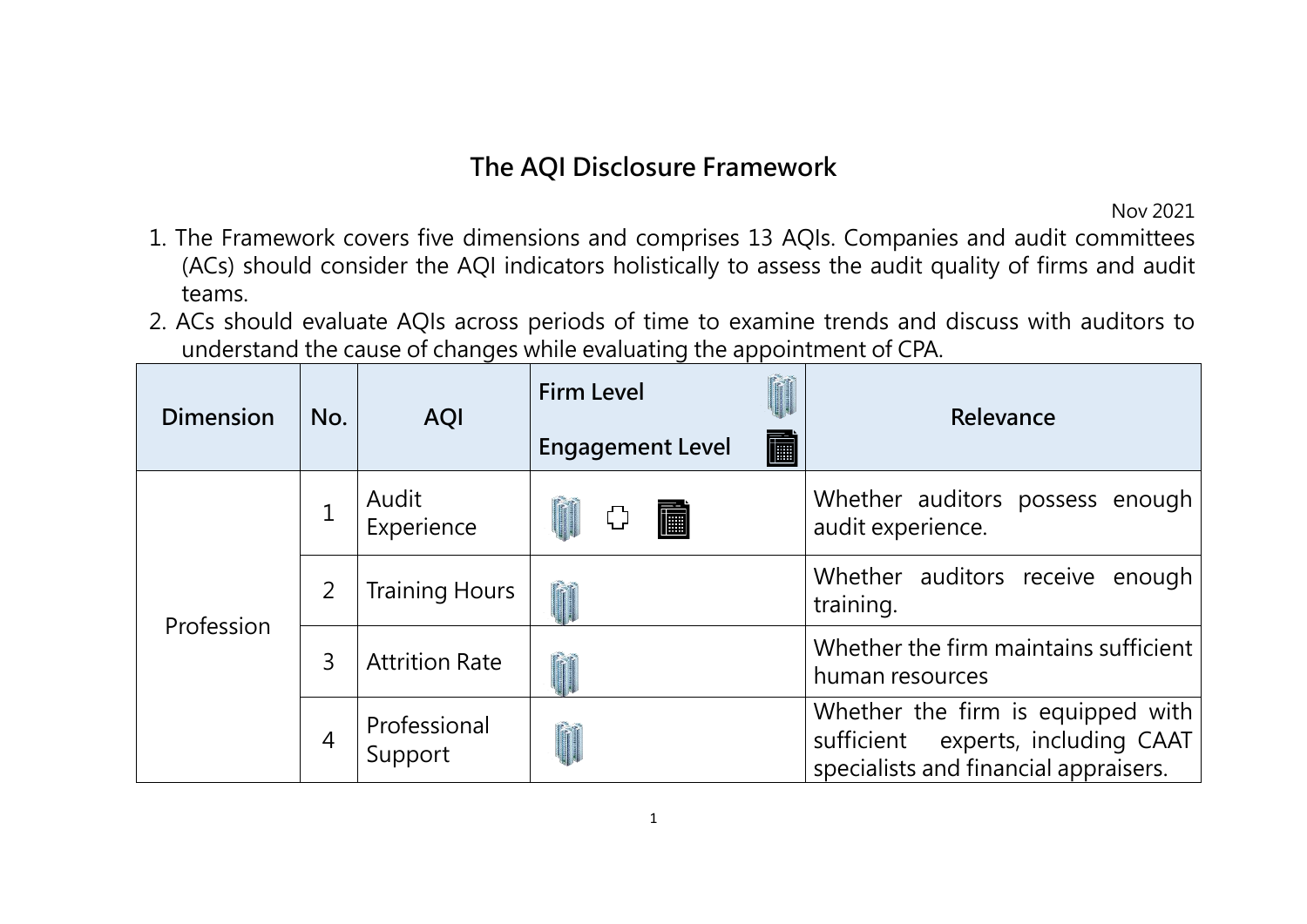| <b>Dimension</b>   | No. | <b>AQI</b>                        | <b>Firm Level</b><br><b>Engagement Level</b><br>III | Relevance                                                                                    |
|--------------------|-----|-----------------------------------|-----------------------------------------------------|----------------------------------------------------------------------------------------------|
| Quality<br>Control | 5   | Workload                          |                                                     | Whether partners are loaded with<br>excessive engagements or<br>work<br>overtime.            |
|                    | 6   | Involvement                       |                                                     | Whether the involvement of audit<br>team in each audit<br>phase<br><b>IS</b><br>appropriate. |
|                    | 7   | <b>EQCR</b>                       |                                                     | EQC reviewers<br>Whether<br>spend<br>sufficient time on engagement.                          |
|                    | 8   | Quality<br>Supporting<br>Capacity |                                                     | Whether the firm is equipped with<br>sufficient resources to support audit<br>teams.         |
| Independence       | 9   | Non Audit<br>Service (NAS)        |                                                     | Whether the proportion of NAS<br>affects the firm's independence.                            |
|                    | 10  | Familiarity                       |                                                     | Whether audit firm tenure affects the<br>firm's independence.                                |